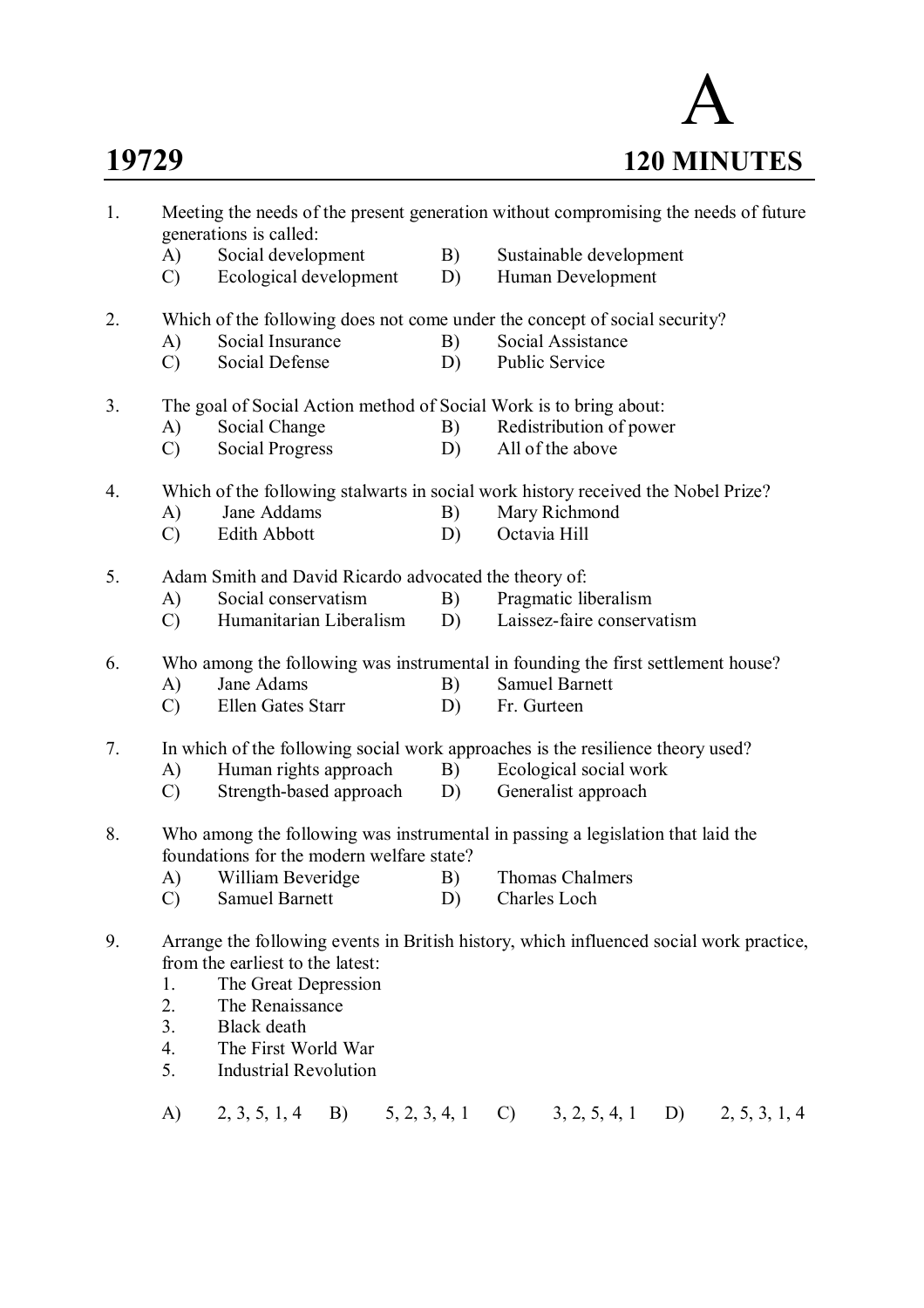| 10. | A)<br>$\mathcal{C}$                                                                                                                                                                                                                                                                                                                                                   | Who among the following is associated with Poor Law 1601:<br>Earl Grey<br>Henry VIII                                                                                                                                     |    |       | B)<br>D) | Edward III<br>Elizabeth I |                                                                                                                     |    |               |
|-----|-----------------------------------------------------------------------------------------------------------------------------------------------------------------------------------------------------------------------------------------------------------------------------------------------------------------------------------------------------------------------|--------------------------------------------------------------------------------------------------------------------------------------------------------------------------------------------------------------------------|----|-------|----------|---------------------------|---------------------------------------------------------------------------------------------------------------------|----|---------------|
| 11. | A)                                                                                                                                                                                                                                                                                                                                                                    | India's constitution is the ----- largest constitution in the world.<br>Fourth                                                                                                                                           | B) | Third |          | $\mathcal{C}$             | Second                                                                                                              | D) | First         |
| 12. | A)                                                                                                                                                                                                                                                                                                                                                                    | The present elected membership strength of Lok Sabha:<br>543                                                                                                                                                             | B) | 546   |          | $\mathcal{C}$             | 548                                                                                                                 | D) | None of these |
| 13. | Why was the right to property removed from fundamental rights?<br>It was not practical to implement it because of India's population<br>A)<br>To facilitate reorganization of land and acquisition for development<br>B)<br>Some people were holding large acres of land<br>$\mathcal{C}$<br>To ensure that citizens paid property tax and held authentic deeds<br>D) |                                                                                                                                                                                                                          |    |       |          |                           |                                                                                                                     |    |               |
| 14. | A)                                                                                                                                                                                                                                                                                                                                                                    | The Article of the constitution which emphasize special position to scheduled castes<br>and scheduled tribes:<br>46                                                                                                      | B) | 330   |          | $\mathcal{C}$             | 332                                                                                                                 | D) | All of these  |
| 15. | The Personal Laws Amendment Act 2019 sought to remove -----as a ground for divorce:<br>Irretrievable breakdown<br>B)<br><b>Mental Illness</b><br>A)<br>Adultery<br>Leprosy<br>D)<br>$\mathcal{C}$                                                                                                                                                                     |                                                                                                                                                                                                                          |    |       |          |                           |                                                                                                                     |    |               |
| 16. | Article 15 (6) was introduced in the Constitution in 2018 for:<br>Introducing Reservation to economically weaker sections<br>A)<br>Increasing reservations of disabled persons<br>B)<br>Introducing reservations for LGBTQ community<br>$\mathcal{C}$<br>Increasing reservations for SC/ST/OBC<br>D)                                                                  |                                                                                                                                                                                                                          |    |       |          |                           |                                                                                                                     |    |               |
| 17. | The present chairman of the National Human Rights Commission:<br>K.G.Balakrishnan<br>B)<br>H.L.Dattu<br>A)<br>Govind Prasad Mathur<br>D)<br>$\mathcal{C}$<br>None of these                                                                                                                                                                                            |                                                                                                                                                                                                                          |    |       |          |                           |                                                                                                                     |    |               |
| 18. | What does PAP stand for in adoption terminology?<br>Procedure for Adoptive Parents<br>A)<br>B)<br>Portfolio of Adoptive Parents<br>Process for Adoptive Parents<br>$\mathcal{C}$<br>Prospective Adoptive Parents<br>D)                                                                                                                                                |                                                                                                                                                                                                                          |    |       |          |                           |                                                                                                                     |    |               |
| 19. | Reason R                                                                                                                                                                                                                                                                                                                                                              | Assertion A                                                                                                                                                                                                              |    |       |          |                           | : Social Legislation is an instrument of social change<br>: Laws bring about transformation of values and attitudes |    |               |
|     | A)<br>B)<br>$\mathcal{C}$<br>D)                                                                                                                                                                                                                                                                                                                                       | Both (A) and (R) are correct and (R) is a correct explanation of (A)<br>Both (A) and (R) are correct but R is not a correct explanation of $(A)$<br>$(A)$ is true but $(R)$ is false<br>$(A)$ is false but $(R)$ is true |    |       |          |                           |                                                                                                                     |    |               |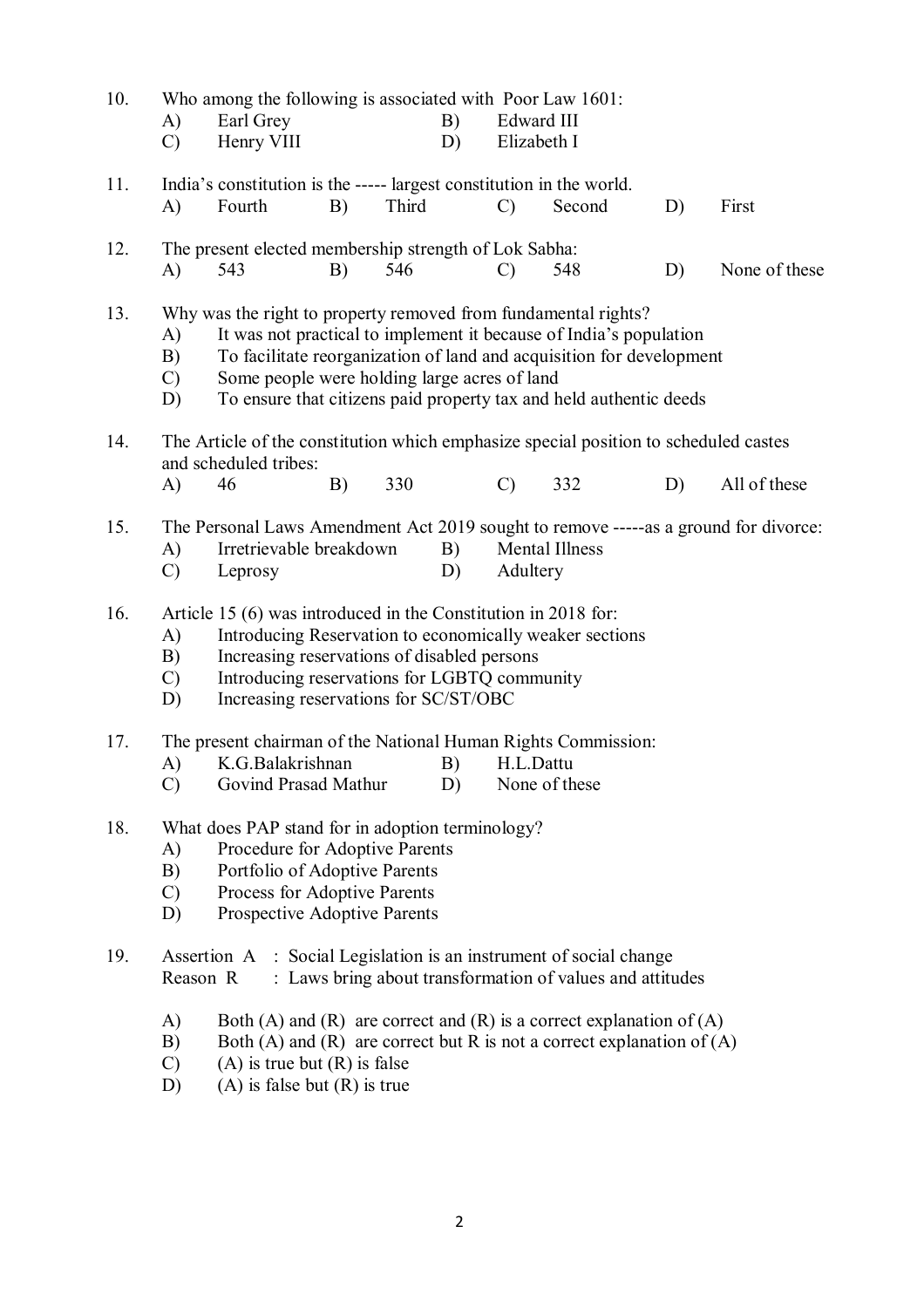| 20. |                           | According to the Juvenile Justice (Care and Protection of Children) Act 2015, children<br>between the age of 16-18, if they have been alleged to commit a heinous crime, shall<br>be transferred to: |           |                                                                                                           |                                                                                                                                             |                                          |       |               |  |
|-----|---------------------------|------------------------------------------------------------------------------------------------------------------------------------------------------------------------------------------------------|-----------|-----------------------------------------------------------------------------------------------------------|---------------------------------------------------------------------------------------------------------------------------------------------|------------------------------------------|-------|---------------|--|
|     | A)<br>$\mathcal{C}$       | J J Board<br>Criminal Court                                                                                                                                                                          |           | B)<br>D)                                                                                                  |                                                                                                                                             | Child Welfare Committee<br>Juvenile Home |       |               |  |
| 21. | A)                        | "Man is a social animal". Who made this statement?<br><b>Bogardus</b><br>B)                                                                                                                          | Aristotle | $\mathcal{C}$                                                                                             | Comte                                                                                                                                       | D)                                       | Weber |               |  |
| 22. | A)<br>$\mathcal{C}$       | Steps in a social movement<br>Forms of accommodation                                                                                                                                                 |           | B)<br>D)                                                                                                  | Acculturation, social integration and assimilation can be best described as:<br>Steps in assimilation process<br>Anti-competitive behaviour |                                          |       |               |  |
| 23. | A)<br>$\mathcal{C}$       | The caste system is a:<br>Social institution<br>Economic institution                                                                                                                                 | B)<br>D)  | Religious institution<br>Political institution                                                            |                                                                                                                                             |                                          |       |               |  |
| 24. | A)<br>$\mathcal{C}$       | Which of the following falls under the category of 'mores'?<br>Do not lie<br>Table manners                                                                                                           | B)<br>D)  | Greeting teachers<br>Independence Day                                                                     |                                                                                                                                             |                                          |       |               |  |
| 25. | A)<br>$\mathcal{C}$       | Physical mark<br>Solidarity                                                                                                                                                                          | B)<br>D)  | Which of the following falls under the subjective criteria for determining class?<br>Kinship<br>Residence |                                                                                                                                             |                                          |       |               |  |
| 26. | A)<br>$\mathcal{C}$       | The Matriarchal joint family is found among:<br>Angami Nagas<br>B)<br>Nambudiris<br>Mundas<br>D)<br>Nairs                                                                                            |           |                                                                                                           |                                                                                                                                             |                                          |       |               |  |
| 27. | 1.                        | Arrange the following in the correct chronological order (from earliest to latest):<br>Bhoodan<br>Chipko                                                                                             | 2.<br>5.  | Appiko                                                                                                    |                                                                                                                                             | 3.<br>Narmada Bachao Andolan             |       | Silent Valley |  |
|     |                           | A) 2, 1, 3, 4, 5 B) 1, 4, 3, 2, 5 C) 1, 2, 5, 4, 3 D) 5, 4, 2, 3, 1                                                                                                                                  |           |                                                                                                           |                                                                                                                                             |                                          |       |               |  |
| 28. | Reason R                  | Assertion A : All social changes are cultural changes.<br>: Social change brings alterations to social structure and functions                                                                       |           |                                                                                                           |                                                                                                                                             |                                          |       |               |  |
|     | A)<br>B)<br>$\mathcal{C}$ | Both (A) and (R) are correct and (R) is a correct explanation of (A)<br>Both (A) and (R) are correct but R is not a correct explanation of (A)<br>$(A)$ is true but $(R)$ is false                   |           |                                                                                                           |                                                                                                                                             |                                          |       |               |  |

D) (A) is false but (R) is true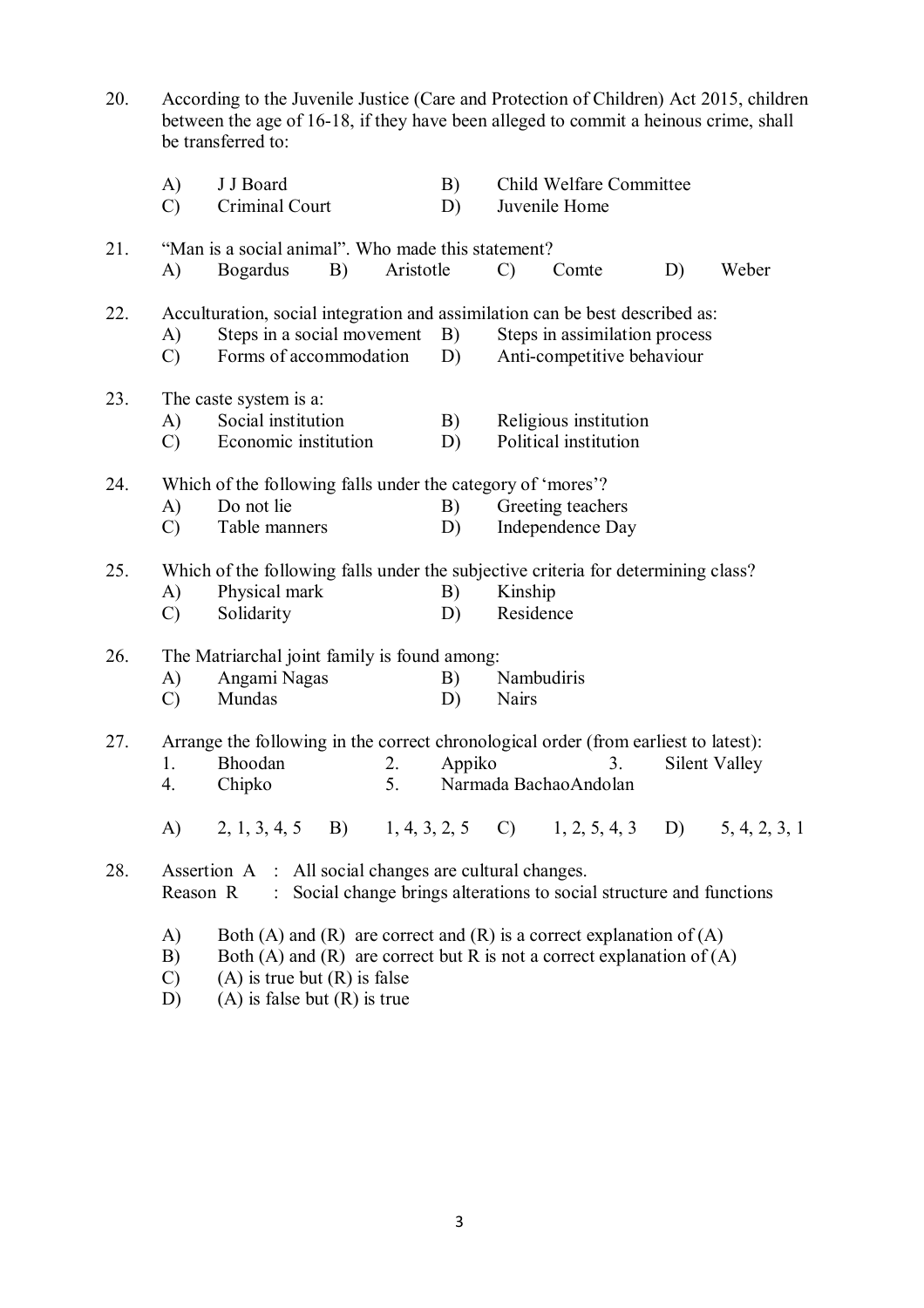29. Match the methods of Accommodation in List I with their activities related to them in List II

|                | <b>LIST I</b>                 |         | <b>LIST II</b>                                     |
|----------------|-------------------------------|---------|----------------------------------------------------|
| a.             | Compromise                    | $1_{-}$ | Becoming aggressive                                |
| b.             | Sublimation                   | 2.      | Giving excuses                                     |
| $\mathbf{c}$ . | Conversion                    | 3.      | Adopting others beliefs                            |
| d.             | Rationalization               | 4.      | Giving concessions                                 |
| A)             | $a-2, b-3, c-1, d-4$          |         | $a-3$ , $b-2$ , $c-4$ , $d-1$<br>$\vert B \rangle$ |
|                | $a-4$ , $b-1$ , $c-3$ , $d-2$ |         | $a-2, b-1, c-3, d-4$                               |

30. Who among the following is the propagator of the definition, "Sociology seeks to discover the principles of cohesion and of order within social structure?" A) Weber B) Ogburn C) Abel D) MacIver

## 31. Voice-based businesses boomed in India as a result of which of the following phenomenon?

- A) Growth in IT Sector B) Prospects of huge profits
- C) Outsourcing of Business D) High employability potential

### 32. A perfect market is:

- A) Where prices are determined by normal law of supply and demand
- B) Where government regulates the price
- C) Where goods are not in short supply
- D) Where buyers and sellers meet face to face
- 33. A command economy is one in which:
	- A) The economy is tied to land
	- B) Both the government and the private sector are involved
	- C) The market is based on demand and supply
	- D) The economic system is controlled by the government
- 34. Balance of payments refers to:
	- A) The money borrowed by a country from the World Bank
	- B) The value of all economic transactions between a country and other countries
	- C) The annual statement of accounts of a country
	- D) The statement issued by the Reserve Bank about the country's debt

# 35. NITI Aayog's"National Development Agenda" as outlined in the 7 year strategy document covers the period:

- A) 2015-22 B) 2016-23 C) 2017-24 D) 2018-25
- 36. Why was the GST introduced in India?
	- A) To reduce the price of products for consumers
	- B) To do away with multiple indirect taxation<br>C) To enhance exports
	- To enhance exports
	- D) To prevent tax evasion
- 37. Morris Davis Morris developed the:
	- A) PQLI B) GDI C) PI D) GNP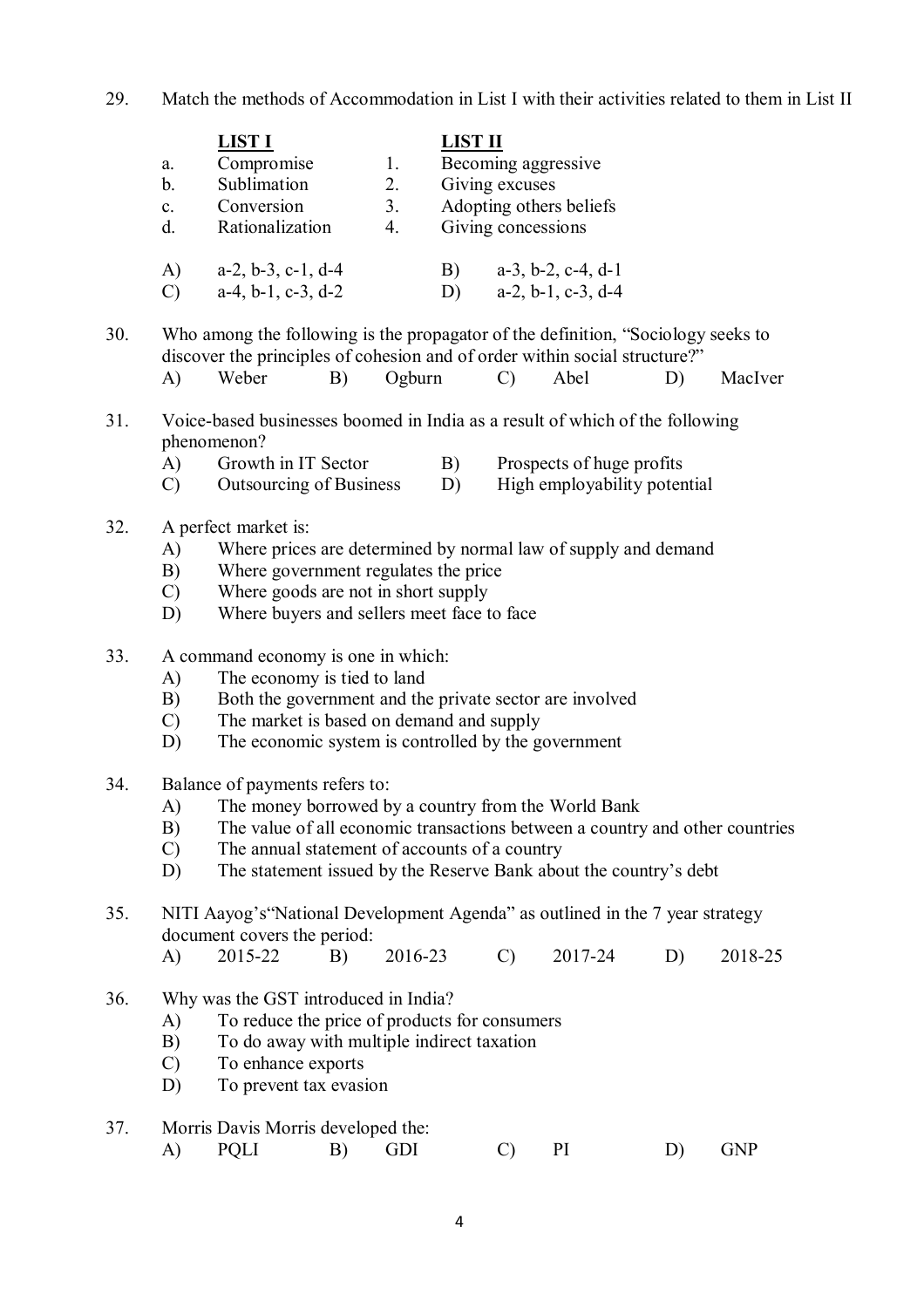38. Assertion (A) : Devaluation of a currency may promote export.

Reason  $(R)$ : Price of the country's products in the international market may fall due to devaluation.

- A) Both A and R are true and R is the correct explanation of A.
- B) Both A and R are true but R is not the correct explanation of A.
- C) A is true but R is false.
- D) A is false but R is true.
- 39. The main function of IMF:
	- A) Provide loans to address short-term balance payment problems
	- B) Multilateral trade negotiation body
	- C) Sanction of soft loans
	- D) None of the above
- 40. The United Nations HDI Rank of India 2018: A) 130 B) 160 C) 240 D) 90
- 41. Anal personality refers to
	- A) A person obsessed with orderliness
	- B) A person who is constantly aggressive
	- C) A person who is sarcastic and sadistic
	- D) A person who is emotional
- 42. The performance of basic self and family-care responsibilities necessary for independent living is called:
	- A) Life Skills B) Competency
	- C) Developmental tasks D) Activities of Daily Living

## 43. "Interpretation of dreams" is a book by:

- A) Eric Erickson B) Sigmund Freud
- C) Anna Freud D) Vygotsky
- 44. What is a Babinski reflex in newborn?
	- A) Extension of toes when the sole of the foot is stroked
	- B) The child opens its mouth, when the side of baby's face is touched
	- C) Grasping of object placed next to palm
	- D) Arching back, throwing out arms, grasping fingers, when startled

# 45. Which of the following concepts does not form a stage of the General Adaptation Syndrome (GAS)?

- A) Alarm B) Resistance C) Activation D) Exhaustion
- 46. The Life-course perspective studies:
	- A) Life over a substantial period of a person's life
	- B) Age-differentiated life patterns over historical periods<br>C) Development from conception to death
	- Development from conception to death
	- D) Psychological and physiological functions across life time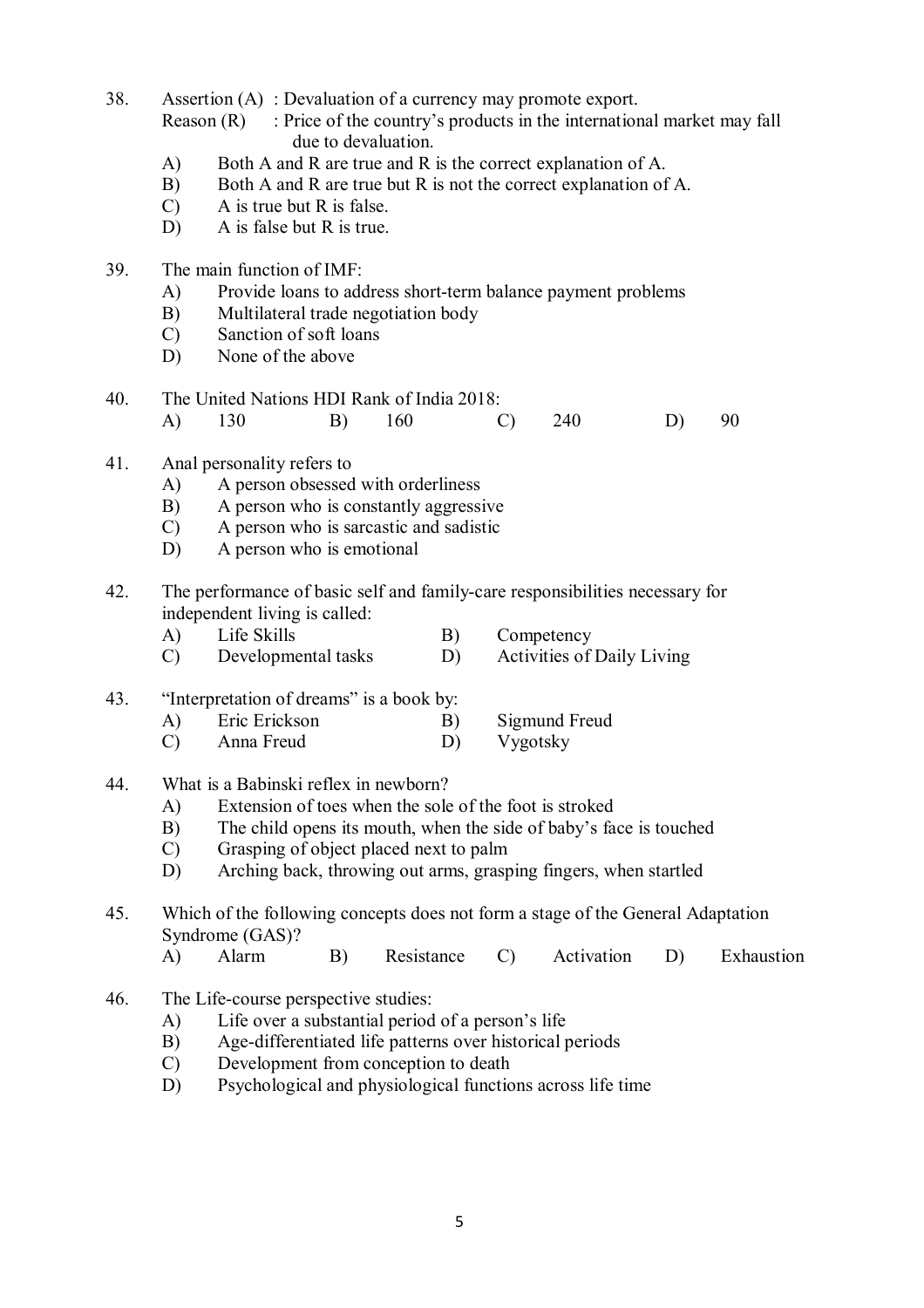- 47. Which of the following concepts is not an important part of the stage of Formal Operations?
	- A) Hypothetical deductive reasoning
	- B) Assimilation
	- C) Accommodation
	- D) Concrete thinking
- 48. Dysmenorrhea is primarily associated with which of the following stage of development?
	- A) Old Age B) Middle Age
	- C) Young Adulthood D) Adolescence
- 49. According to James Marcia's classification system for adolescent identity statuses, or modes of resolution, Identity Moratorium refers to:
	- A) Adolescents have no commitment to attitudes, values or plans for future
	- B) Parents push a commitment on their adolescents
	- C) Adolescents are actively exploring values, ideologies and beliefs
	- D) Adolescents are making strong commitments
- 50. Match the key functions of the information-processing sub-system in List I to their meanings in List II:

|     |                | <b>LIST I</b>                                                  | LIST II |                                                                |  |  |  |  |  |
|-----|----------------|----------------------------------------------------------------|---------|----------------------------------------------------------------|--|--|--|--|--|
|     | a.             | Consciousness                                                  |         | 1. Ability to respond to novel stimulus                        |  |  |  |  |  |
|     | b.             | Alertness                                                      |         | 2. Awareness of internal and external stimuli                  |  |  |  |  |  |
|     | $\mathbf{c}$ . | Perception                                                     |         | 3. Interpretation of sensory input                             |  |  |  |  |  |
|     | $d$ .          | Attention                                                      |         | 4. Ability to focus on a specific stimulus without distraction |  |  |  |  |  |
|     | A)             | $a-2$ , $b-1$ , $c-3$ , $d-4$                                  | B)      | $a-3$ , $b-2$ , $c-4$ , $d-1$                                  |  |  |  |  |  |
|     | $\mathcal{C}$  | $a-1$ , $b-4$ , $c-2$ , $d-3$                                  | D)      | $a-3$ , $b-2$ , $c-1$ , $d-4$                                  |  |  |  |  |  |
| 51. |                | Which of the following therapies is not relationship oriented? |         |                                                                |  |  |  |  |  |
|     | A)             | Psychoanalytic                                                 | B)      | Person-centered                                                |  |  |  |  |  |

- A Preson-central C B Person-central<br>
C Gestalt D Existential
- 52. What according to Freud are "the royal roads to unconscious"?
	- A) Ego B) Defense Mechanisms
	- C) Transference D) Dreams

# 53. Rollo May is known for:

- A) Client-centered approach B) Existential approach
- C) Behavioural approach D) Psychodynamic approach
- 54. Which of the following is a principle of Gestalt therapy?:
	- A) Congruence B) The here and now
		- C) Reward D) Autonomy
- 55. Who likened the unfolding of adult personality to peeling an onion?
	- A) Viktor Frankl B) Irwin Yalom
	- C) Fritz Perls D) Carl Rogers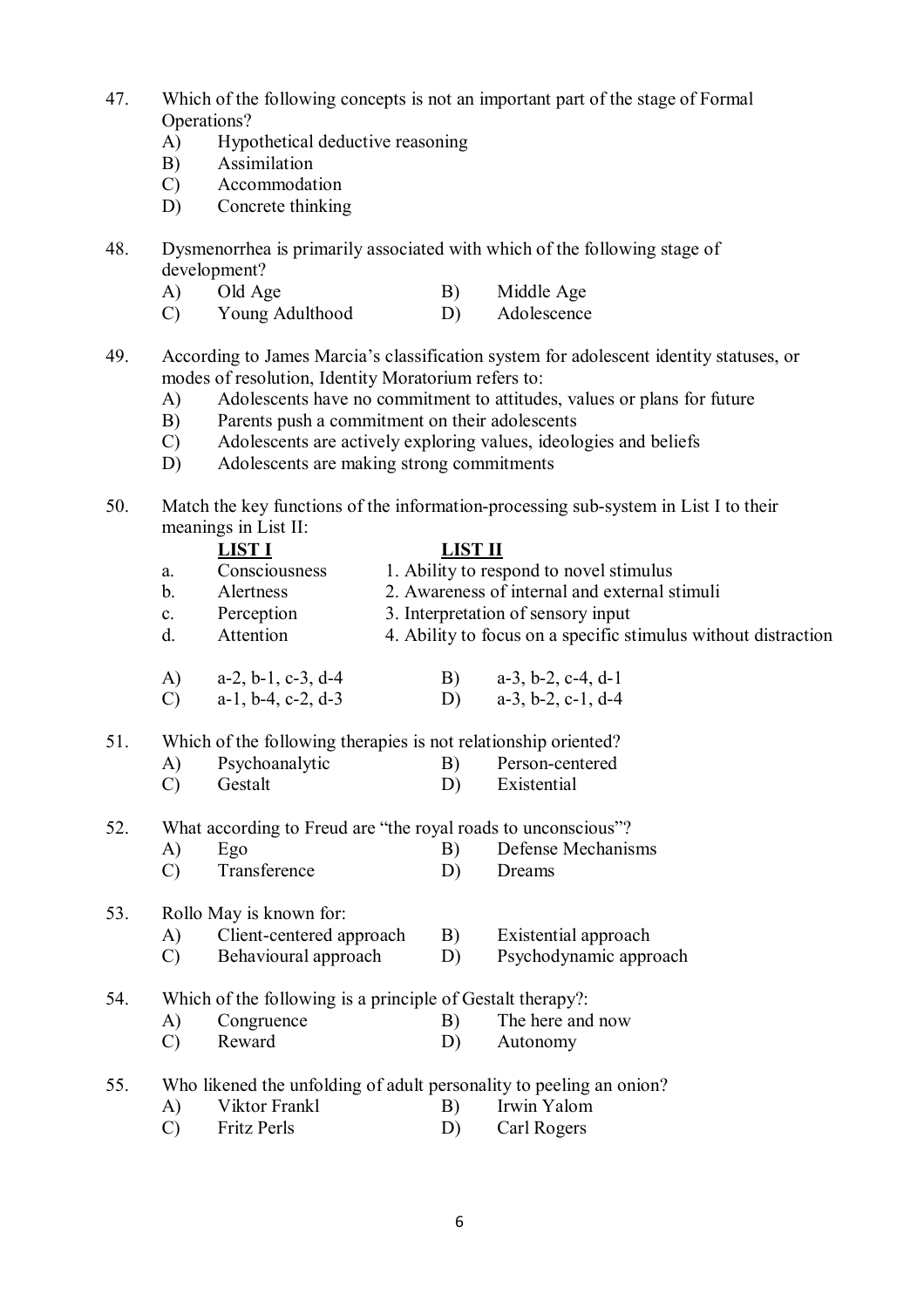| 56. |                                                                         | Systematic desensitization was developed by:                                            |  |                |               |                          |    |               |  |  |  |
|-----|-------------------------------------------------------------------------|-----------------------------------------------------------------------------------------|--|----------------|---------------|--------------------------|----|---------------|--|--|--|
|     | A)                                                                      | B)<br>Wolpe                                                                             |  | Jacobson       | $\mathcal{C}$ | Shapiro                  | D) | Lazarus       |  |  |  |
| 57. |                                                                         | In vivo desensitization involves exposure to feared situation in:                       |  |                |               |                          |    |               |  |  |  |
|     | A)                                                                      | Imagination                                                                             |  | B)             |               | Therapy room             |    |               |  |  |  |
|     | $\mathcal{C}$                                                           | Real life                                                                               |  | D)             |               | Controlled environment   |    |               |  |  |  |
| 58. | Which of the following person is not a cognitive behavioural therapist? |                                                                                         |  |                |               |                          |    |               |  |  |  |
|     | A)                                                                      | Donald Meichenbaum                                                                      |  | B)             |               | Aaron Beck               |    |               |  |  |  |
|     | $\mathcal{C}$                                                           | Albert Ellis                                                                            |  | D)             |               | Arnold Lazarus           |    |               |  |  |  |
| 59. |                                                                         | The concept related to Life Skills Education is:                                        |  |                |               |                          |    |               |  |  |  |
|     | A)                                                                      | Reproductive Health                                                                     |  | B)             |               | VCT and ART              |    |               |  |  |  |
|     | $\mathcal{C}$                                                           | Creativity                                                                              |  | D)             | Parenting     |                          |    |               |  |  |  |
| 60  |                                                                         | Empowerment is the process of developing people's confidence so as to:                  |  |                |               |                          |    |               |  |  |  |
|     | A)                                                                      | Become powerful rulers                                                                  |  |                |               |                          |    |               |  |  |  |
|     | B)                                                                      | Spearhead revolutions                                                                   |  |                |               |                          |    |               |  |  |  |
|     | $\mathcal{C}$                                                           | Acquire better standards of living                                                      |  |                |               |                          |    |               |  |  |  |
|     |                                                                         | Participate in decision-making processes<br>D)                                          |  |                |               |                          |    |               |  |  |  |
| 61. |                                                                         | Outdoor relief refers to:                                                               |  |                |               |                          |    |               |  |  |  |
|     | A)                                                                      | Relief provided in institutions in the form of work and stay                            |  |                |               |                          |    |               |  |  |  |
|     | B)                                                                      | Relief provided outside the home                                                        |  |                |               |                          |    |               |  |  |  |
|     | $\mathcal{C}$                                                           | Relief provided by charitable institutions                                              |  |                |               |                          |    |               |  |  |  |
|     | D)                                                                      | Relief provided directly to poor people in cash and kind                                |  |                |               |                          |    |               |  |  |  |
| 62. |                                                                         | Mary Richmond joined the ------ COS in 1889:                                            |  |                |               |                          |    |               |  |  |  |
|     | A)                                                                      | London<br>B)                                                                            |  | <b>Buffalo</b> | $\mathcal{C}$ | Baltimore                | D) | Massachusetts |  |  |  |
| 63. | Which of the following is not an objective of research?                 |                                                                                         |  |                |               |                          |    |               |  |  |  |
|     | A)                                                                      | Testing hypothesis                                                                      |  |                |               |                          |    |               |  |  |  |
|     | B)                                                                      | Discovering new insights                                                                |  |                |               |                          |    |               |  |  |  |
|     | $\mathcal{C}$                                                           | Finding the relation between two variables                                              |  |                |               |                          |    |               |  |  |  |
|     | D)                                                                      | Reporting live news                                                                     |  |                |               |                          |    |               |  |  |  |
| 64. |                                                                         | According to the functional school of case work, a functional diagnosis is made by the: |  |                |               |                          |    |               |  |  |  |
|     | A)                                                                      | Therapist                                                                               |  | B)             | Client        |                          |    |               |  |  |  |
|     | $\mathcal{C}$                                                           | Both of them                                                                            |  | D)             |               | There is no diagnosis    |    |               |  |  |  |
| 65. |                                                                         | In which of her following book does Mary Richmond talk about the relationship           |  |                |               |                          |    |               |  |  |  |
|     |                                                                         | between Helen Keller and Anne Sullivan?                                                 |  |                |               |                          |    |               |  |  |  |
|     | A)                                                                      | Social Diagnosis                                                                        |  | B)             |               | <b>Friendly Visiting</b> |    |               |  |  |  |
|     | $\mathcal{C}$                                                           | The Good Neighbour                                                                      |  | D)             |               | What is Case Work?       |    |               |  |  |  |
| 66. |                                                                         | What is the technique of 'interpretation' in case work?                                 |  |                |               |                          |    |               |  |  |  |
|     | A)                                                                      | Disentangling facts and bringing clarity to the problem                                 |  |                |               |                          |    |               |  |  |  |
|     | B)                                                                      | Summarizing the statements of client                                                    |  |                |               |                          |    |               |  |  |  |
|     | $\mathcal{C}$                                                           | Explaining client's behavior in terms of its psychological meaning                      |  |                |               |                          |    |               |  |  |  |

D) All the above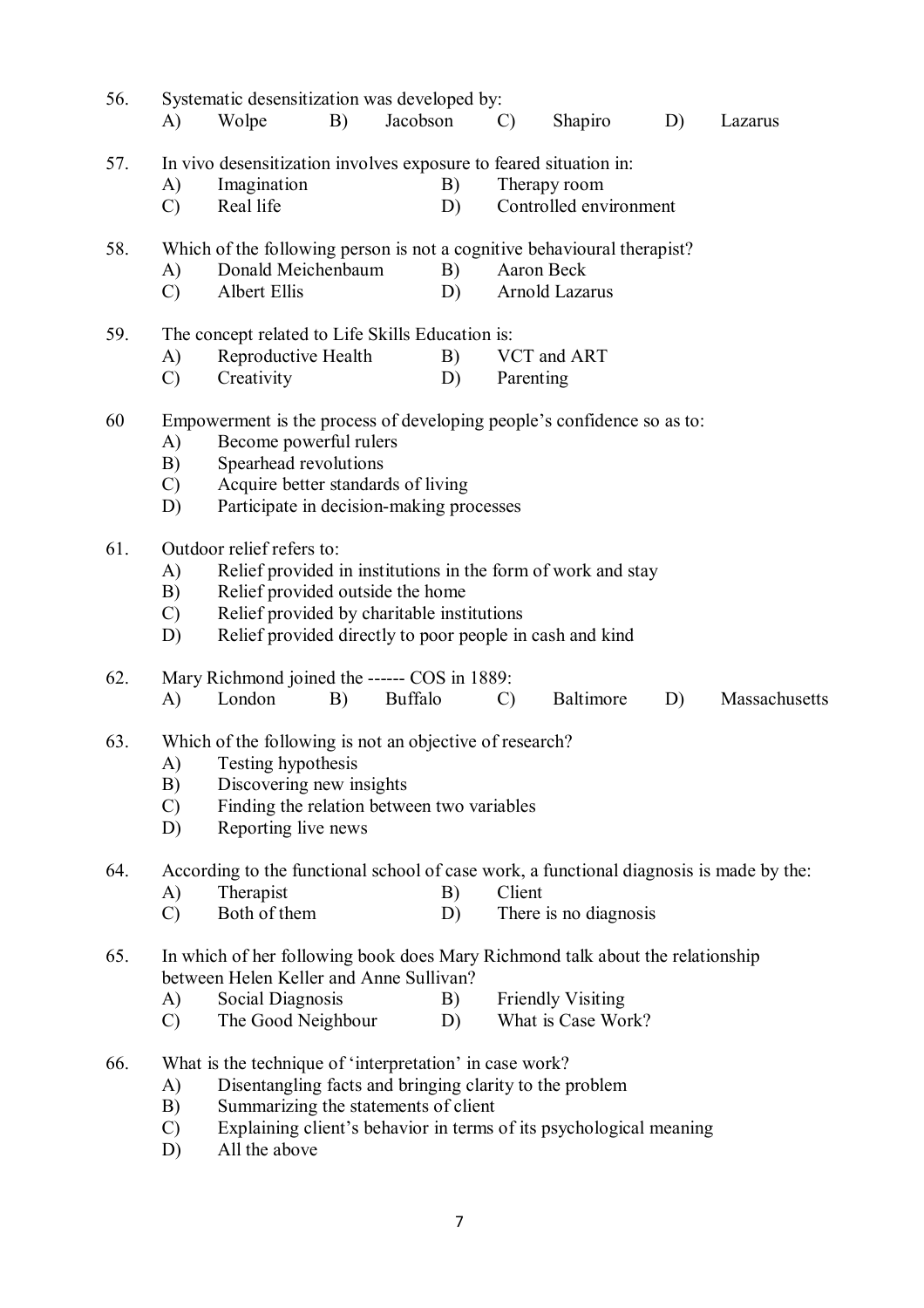- 67. Pre-morbid personality refers to:
	- A) Client's personality traits before being diagnosed will illness
	- B) Client's personality during childhood
	- C) Client's personality traits just before illness started
	- D) Client's personality traits after illness
- 68. According to Pearlman, dynamic diagnosis refers to:
	- A) Explanation of the beginning of the life history of problems of the client
	- B) Classification based on the nature of the problem
	- C) Understanding of the current problem of the client and forces currently operating within the client, within social environment and between him/his environment
	- D) All the above
- 69. When was the first school of social work established? A) 1904 B) 1919 C) 1878 D) 1898
- 70. The technique related to the psychosocial casework concept of 'Sustainment' by Hollis:
	- A) Ego functioning
	- B) Decisions, Other people, relationship with worker
	- C) Acceptance, Reassurance, Encouragement, Reaching out
	- D) Suggestion, Advice
- 71. The principle of flexible programme planning in group work means:
	- A) The worker can change group programmes as per his convenience
	- B) Adjusting programme schedule as per availability of time
	- C) Adapting the programmes to the needs and interests of members
	- D) All of the above
- 72. Which among the following book was authored by Grace Coyle?
	- A) Social Process in Organized Groups
	- B) Group Work: Theories and Practices
	- C) Social Group Work: Principles and Practices
	- D) Group Work Practice for Social Workers
- 73. Who among the following suggested that groups can be divided broadly into primary and secondary groups?
	-
	- A) Max Weber Bon B) C.H. Cooley<br>
	C) Gustave Le Bon D) Stephen Reic Stephen Reicher
- 74. Which of the following is a tool used to secure expert judgment?
	- A) Work Breakdown Structure (WBS)
	- B) Expected value technique
	- C) Delphi Technique
	- D) Peer Review
- 75. Democratic leadership is not appropriate for which of the following situation?
	- A) A crisis B) A group of children
		- C) A programme D) A task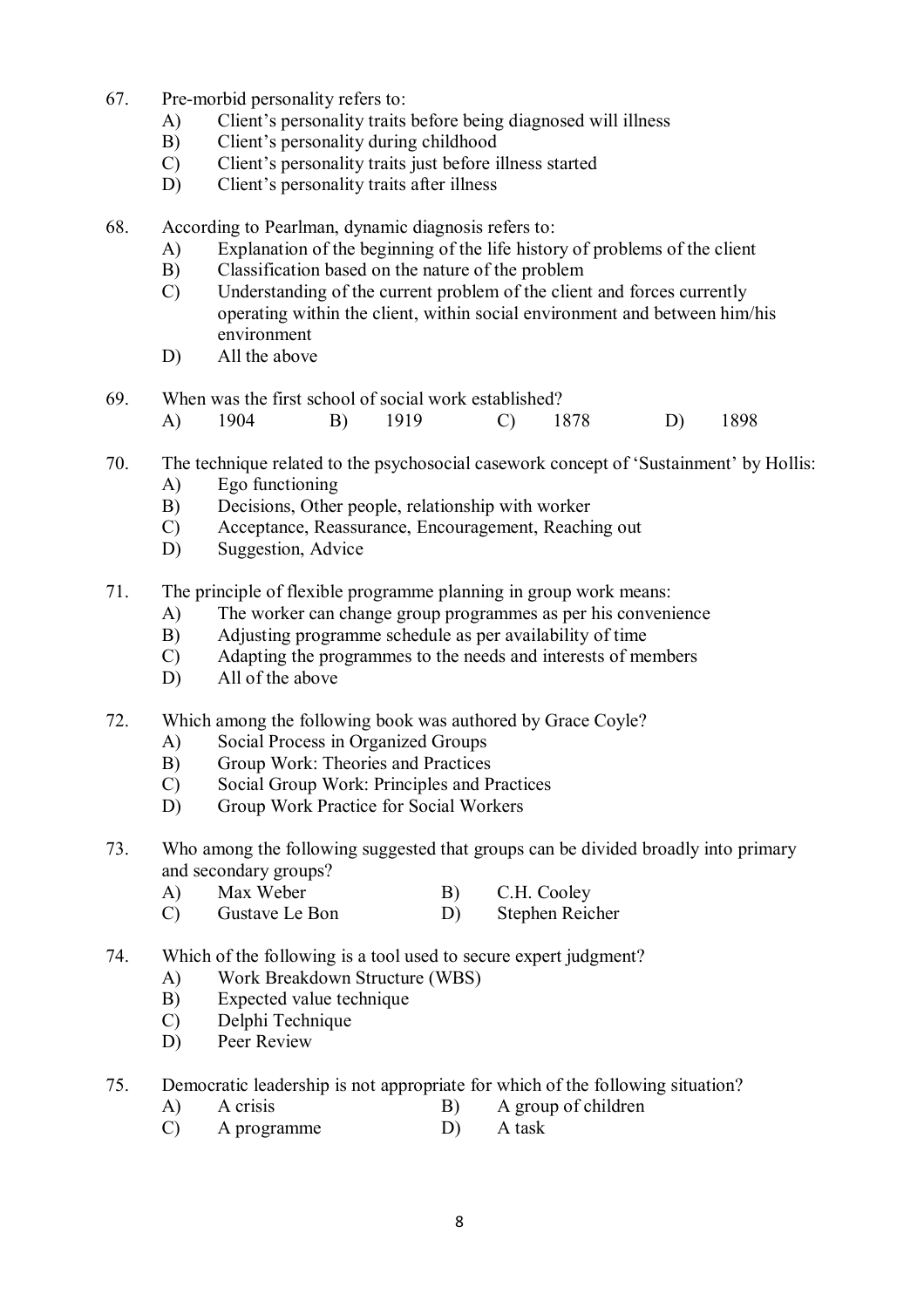76. With regard to the Johari window, façade means: A) Open area B) Blind area C) Hidden area D) Unknown area 77. The 'round robin' is a group interaction pattern in which: A) All members take responsibility to communicate B) Communication happens between leaders and members<br>C) Communication happens back and forth between a mem C) Communication happens back and forth between a member and the leader D) All members take turns to communicate 78. Resolution of conflicts and adjusting oneself to the new environment is called" A) Assimilation B) Accommodation C) Cooperation D) Cohesion 79. Assertion (A) : Group think results in positive decision making outcomes. Reason (R) : Good decisions are taken when group members discuss, debate and consider alternative solutions. A) Both (A) and (R) are correct and (R) is a correct explanation of (A) B) Both (A) and (R) are correct but R is not a correct explanation of (A)  $(C)$  (A) is true but  $(R)$  is false D) (A) is false but  $(R)$  is true 80. Theory Z of work motivation assumes that the primary motivation for work is: A) Monetary B) Self-esteem C) Affiliation D) Self-actualisation 81. Students from which of the following University were participants in the first settlement house? A) Oxford B) Manchester C) London D) Lancaster 82. Who was Jane Addams companion in setting up the Hull House: A) Octavia Hill B) Helen Bosanquet C) Ellen Gates Starr D) Mary Richmond 83. The social worker usually makes an entry into the community through the: A) Leader B) Gatekeeper C) Influential D) Bureaucrat 84. A whistle blower is a person who: A) advocates for a particular community B) brings attention to the wrongdoing of the agency C) raises fund for the agency D) collaborates between agency and community 85. Which of the following model of Rothman assumes anomie? A) Locality Development B) Social Planning<br>
C) Social Action D) All of the above C) Social Action D) All of the above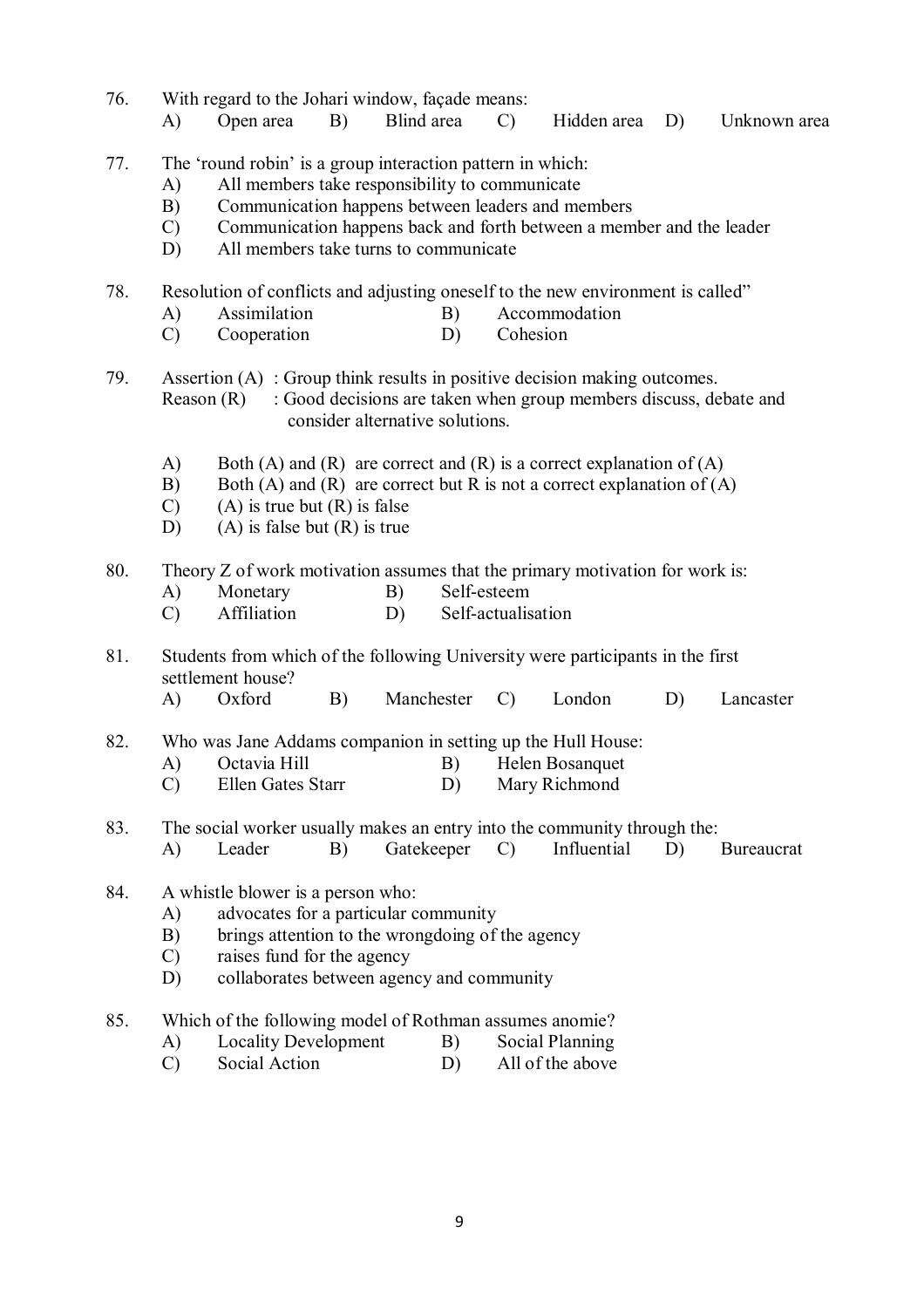| 86. |                                 | community services, served:                                                                                                                                                                                                                        |          | In America, the USO (United Service Organization), an important forerunner of                                                                                                              |
|-----|---------------------------------|----------------------------------------------------------------------------------------------------------------------------------------------------------------------------------------------------------------------------------------------------|----------|--------------------------------------------------------------------------------------------------------------------------------------------------------------------------------------------|
|     | A)<br>$\mathcal{C}$             | Poor People<br>Military personnel                                                                                                                                                                                                                  | B)<br>D) | Children<br>Homeless people                                                                                                                                                                |
| 87. | A)<br>$\mathcal{C}$             | The duty of community chest is to:<br>Raise funds<br>Assess proposals of agencies D)                                                                                                                                                               | B)       | Grant funds to agencies<br>All the above                                                                                                                                                   |
| 88. | A)<br>$\mathcal{C}$             | of history of public activities of the community?<br>Positional<br>Reputational                                                                                                                                                                    | B)<br>D) | Which of the methods for identifying power structure in community requires analysis<br>Decision making<br>Social Participation                                                             |
| 89  |                                 | with regard to the Gandhian movement in List II.<br><b>LIST I</b><br>a. Principle of Credibility Building 1.                                                                                                                                       |          | Match Britto's Principles of Social Action in List I with the examples given by him<br><b>LIST II</b><br>Gandhiji was involved in education,<br>persuasion, facilitation and power tactics |
|     |                                 | b. Principle of Legitimization                                                                                                                                                                                                                     | 2.       | Gandhian movement used songs, slogans,<br>speeches and also enrolled active<br>participation of women                                                                                      |
|     |                                 | c. Principle of Dramatization                                                                                                                                                                                                                      | 3.       | Gandhiji appealed to serve dharma by<br>revolting against injustice of Britishers.                                                                                                         |
|     |                                 | d. Principle of Multiple Strategies                                                                                                                                                                                                                | 4.       | Gandhiji's reputation of his work in South<br>Africa preceded him, before he came to<br>India                                                                                              |
|     | A)<br>$\mathcal{C}$             | $a-3$ , $b-4$ , $c-2$ , $d-1$<br>$a-1$ , $b-3$ , $c-2$ , $d-4$                                                                                                                                                                                     | B)<br>D) | $a-4$ , $b-3$ , $c-1$ , $d-2$<br>$a-4$ , $b-3$ , $c-2$ , $d-1$                                                                                                                             |
| 90. | A)<br>B)<br>$\mathcal{C}$<br>D) | Initiate development plans from grassroots perspective<br>Develop capacity of the members<br>Citywide or regional proposals for action<br>attitudes                                                                                                |          | The desired outcome of Weil & Gamble's Neighbourhood Community Organizing model:<br>Action for social justice focused on advocacy and on changing behaviours and                           |
| 91. | A)<br>$\mathcal{C}$             | Henry Fayol<br>Luther Gullick                                                                                                                                                                                                                      | B)<br>D) | Who among the following is considered as the father of scientific management?<br>F.W.Taylor<br>L.Urwick                                                                                    |
| 92  | A)<br>B)<br>$\mathcal{C}$<br>D) | What is a scalar chain?<br>A channel of communication upwards and downwards<br>A method for appraising the staff of an organization<br>A sequence of activities to be carried to accomplish goal<br>A network of key personnel of the organization |          |                                                                                                                                                                                            |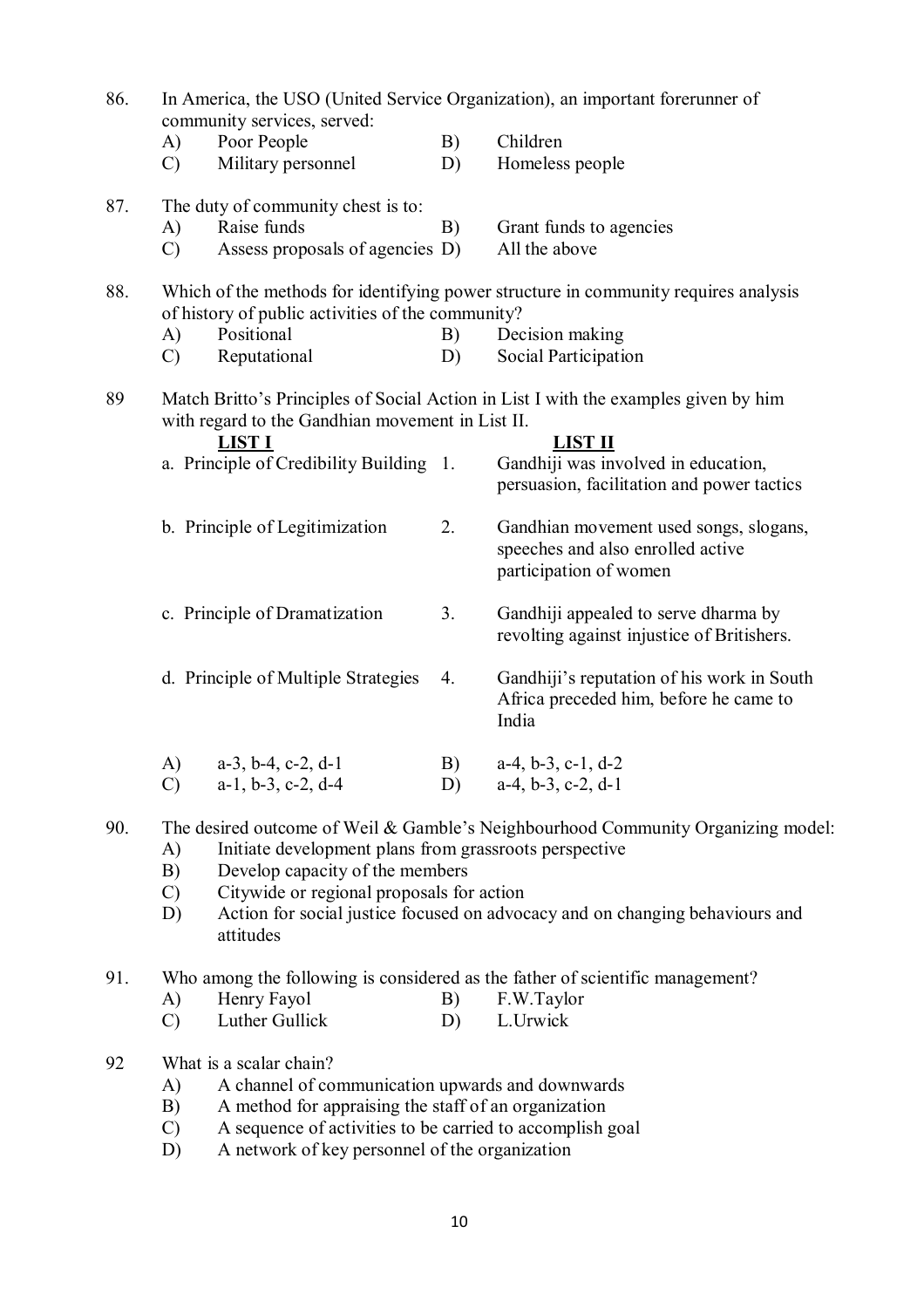| 93.  | A)                                                                                                                                                                                                                                                           | The Human Relations theory was proposed by:<br>M.P.Follet                                                                               | B) |             | Keith Davis C) |               | L.D.Davis                                             | D) | Elton Mayo       |
|------|--------------------------------------------------------------------------------------------------------------------------------------------------------------------------------------------------------------------------------------------------------------|-----------------------------------------------------------------------------------------------------------------------------------------|----|-------------|----------------|---------------|-------------------------------------------------------|----|------------------|
| 94.  | Which of the following comes under Herzberg's hygiene factors of motivation?<br>Work itself<br><b>B</b> )<br>Achievement C)<br>A)                                                                                                                            |                                                                                                                                         |    |             |                |               | Salary                                                | D) | Recognition      |
| 95.  | The oldest treatise in India on public administration written by Kautilya:<br>B)<br>Arthashasthra<br>A)<br>$\mathcal{C}$<br>Manusmruthi<br>D)                                                                                                                |                                                                                                                                         |    |             |                |               | Dharmashasthras<br>Atharvaveda                        |    |                  |
| 96.  | Taylor's functional foremanship theory is also called:<br>Scientific management<br>A)<br>Differential Wage<br>$\mathcal{C}$                                                                                                                                  |                                                                                                                                         |    |             | B)<br>D)       |               | Eight bosses<br>Departmentalization                   |    |                  |
| 97.  | Which of the following is an example of a statutory agency?<br><b>NIMHANS</b><br>A)<br>B)<br>National Green Tribunal<br>D)<br>$\mathcal{C}$                                                                                                                  |                                                                                                                                         |    |             |                | <b>AIIMS</b>  | Childline India Foundation                            |    |                  |
| 98.  | A)                                                                                                                                                                                                                                                           | The present FCRA Act came into force in the year:<br>1976                                                                               | B) | 1986        |                | $\mathcal{C}$ | 2006                                                  | D) | 2010             |
| 99.  | A)                                                                                                                                                                                                                                                           | The Home Ministry directs NGOs accepting foreign funds to open accounts in ----<br>designated banks:<br>32                              | B) | 50          |                | $\mathcal{C}$ | 45                                                    | D) | 38               |
| 100. | A)                                                                                                                                                                                                                                                           | What kind of trust is governed by the Indian Trust Act 1882?<br>Public                                                                  | B) | Private     |                | $\mathcal{C}$ | Religious                                             | D) | Charitable       |
| 101. | Research that links data-gathering process with the development of a program<br>designed to alleviate the problem that has been identified, is called:<br>Action research<br>Grounded theory<br>A)<br>B)<br>Case Study<br>$\mathcal{C}$<br>Ethnography<br>D) |                                                                                                                                         |    |             |                |               |                                                       |    |                  |
| 102. | ANOVA stands for:<br>Analogue of Variation<br>A)<br>Antecedent of Variation<br>$\mathcal{C}$                                                                                                                                                                 |                                                                                                                                         |    |             | B)<br>D)       |               | Analysis of Variance<br><b>Annotation of Variance</b> |    |                  |
| 103. | A)<br>B)<br>$\mathcal{C}$<br>D)                                                                                                                                                                                                                              | Empirical research relies on:<br>Rich Qualitative data<br>Concepts and theories<br>Observation and experience<br>Solutions to a problem |    |             |                |               |                                                       |    |                  |
| 104. | A)                                                                                                                                                                                                                                                           | Which evaluative design in social work involves introducing an intervention, then<br>withdrawing it and reintroducing it again?<br>AB   | B) | <b>ABAB</b> |                | $\mathcal{C}$ | <b>ABCD</b>                                           | D) | All of the above |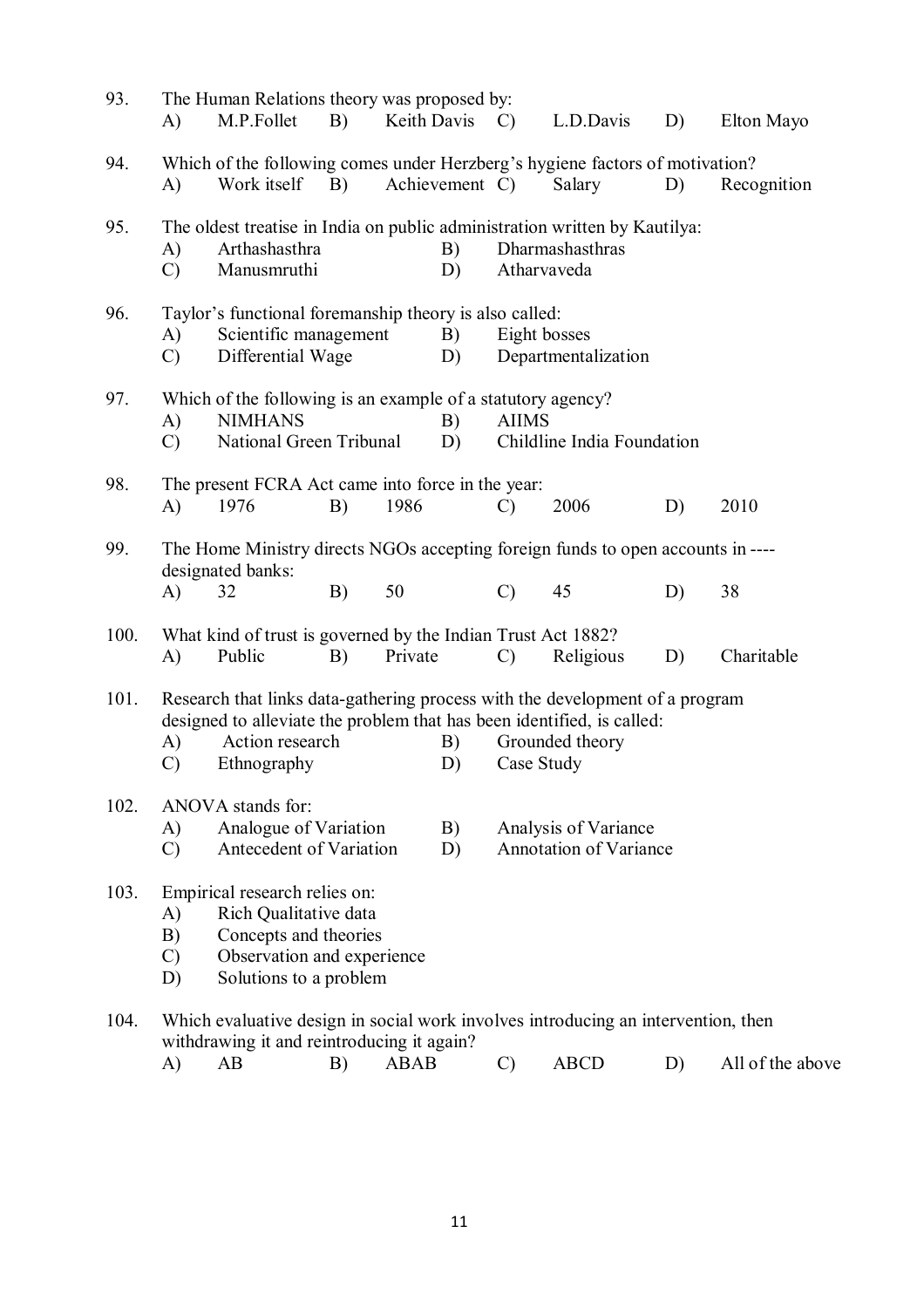- 105. Which of the following is an experimental design?
	- A) One-group pre-test post-test design
	- B) Post-test only design with non-equivalent groups
	- C) One-shot case study
	- D) Pre-test post-test control group design
- 106. The Pearson correlation coefficient (r) describes the linear relationship between:
	- A) two interval and/or ratio variables
	- B) two ratio variables only
	- C) two interval variables only
	- D) interval and ratio variables only
- 107 Assertion (A) : All closed questions entails standardized prompting Reason  $(R)$ : In research, it is permitted to use prompting in interviews
	- A) Both (A) and (R) are correct and (R) is a correct explanation of (A)
	- B) Both (A) and (R) are correct but R is not a correct explanation of (A)
	- $(C)$  (A) is true but  $(R)$  is false
	- D) (A) is false but  $(R)$  is true
- 108. Interpretivism is considered as the philosophical viewpoint underlying:
	- A) Quantitative research B) Qualitative Research C) Mixed Research D) All the above
	- $(C)$  Mixed Research  $(D)$
- 109. Which of the following is an example of online synchronous focus group?
	- A) A group of people answering a question simultaneously using a conferencing software
	- B) The responses by a group member to the email of the moderator are sent to other group members
	- C) Respondents responding to a web survey
	- D) Respondents responding by email to the moderator
- 110. The field of applicability of the software Procite:
	- A) Bibliographic software B) Qualitative Analysis software
	- C) Plagiarism software D) Quantitative Analysis software
- 111. Trend Analysis helps in understanding:
	- A) Seasonal variations in rain, cultivation etc.<br>B) Changes in local resources, cropping patter
	- B) Changes in local resources, cropping pattern etc. over a long period
	- C) Historical events and cultural background
	- D) Description of existing resources
- 112. Bar charts used for planning are usually called:
	- A) Gnatt charts B) Calendar Charts
	- C) Time Charts D) Zigma Charts
- 113. PERT and CPM are concerned with:
	- A) Project evaluation B) Project monitoring
	- C) Project activity time D) Project staff division